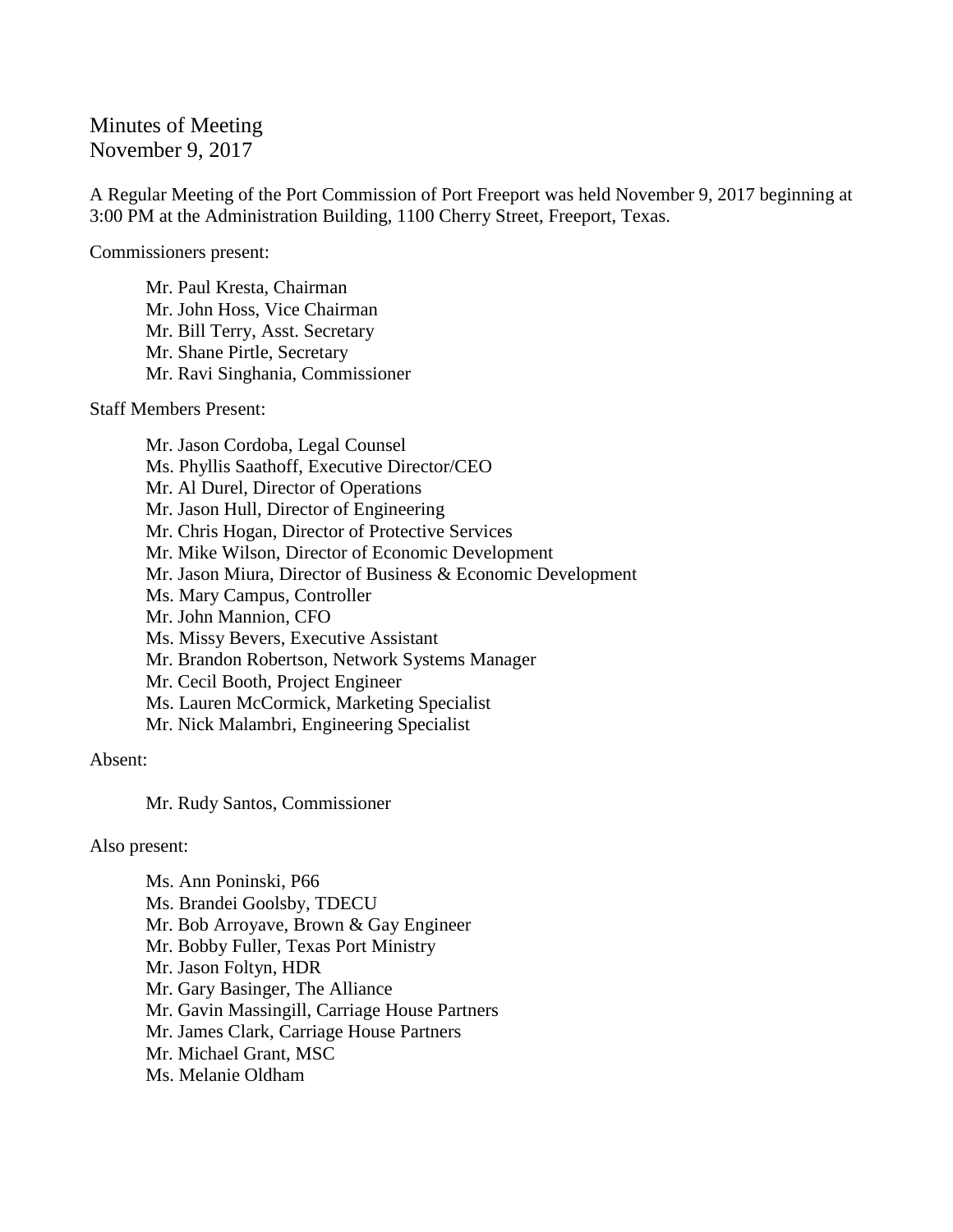- 1. CONVENE OPEN SESSION in accordance with Texas Government Code Section 551.001, et. seq., to review and consider the following:
- 2. Invocation Mr. Bobby Fuller, Texas Port Ministry
- 3. Pledge of Allegiance: U.S. Flag & Texas Flag
- 4. Roll Call. Commissioner Kresta noted that Commissioner Santos was absent. All other Commissioners were present.
- 5. Safety Briefing Chris Hogan.
- 6. Approval of minutes from the Regular Meeting held October 26, 2017.

Commissioner Pirtle noted that he still has reservations regarding the changes to bid proposal guidelines to Policy 9.9 and would like to revisit at a future date.

A motion was made by Commissioner Pirtle to approve the minutes as presented. The motion was seconded by Commissioner Hoss with all Commissioners present voting in favor of the motion.

7. Receive report from Executive Director/CEO and/or Port staff on activities and matters related to administrative affairs. Port tenant updates, USCOE, rail issues, AAPA Committees, leases, contracts, upcoming Port and civic events and other related administrative affairs.

The Port Freeport Golf Tournament had a great turnout for the day. Final numbers are still out but it looks to be a record year for the tournament. Ms. Saathoff congratulated staff on a job well done. Ms. Saathoff reported on the quarterly meeting with Colonel Zetterstrom to review the status of the FHCIP, GRR and other 408 applications the Port has pending. Main items of discussion were the scheduling of the 408 permit application for the stability feature around the Dow property and the change in the process for GRR approval and making the completion of the 408 application a contingency for signing the GRR. The Port delivered a very compressed schedule for completing the 408 application which will be submitted in March of 2018. Commissioners Hoss and Pirtle traveled to DC with staff earlier in the week. Primary objectives for the trip were to meet with USCOE Headquarters to make sure we have smooth transition with Tab Brown's departure as well as address the issue with GRR and 408 approvals. Staff also met with TXDOT to brief them on the Port's future expansion plans, economic impacts and filing of INFRA Grant application. Additionally, staff met with local and other key members of congress to raise awareness of the Port's future expansion plans, progress update on the channel project, and the need for appropriations to construct the project. The Texas Ports Association has been invited to testify before the Texas Senate Committee on Transportation November 15 in Austin. They currently have an interim charge to study the impact of Hurricane Harvey on the state's transportation infrastructure and make recommendation on how to rebuild assets efficiently and effectively. The TPA also submitted a letter to the Corps requesting a waiver of tipping fee for dredge material disposal. Major General Jackson, who serves as Deputy Commanding General for civil and emergency operations for the Corps is coming to Texas at the end of November to discuss the Corps' policy change on utility relocation with Texas ports and hear ports' concerns.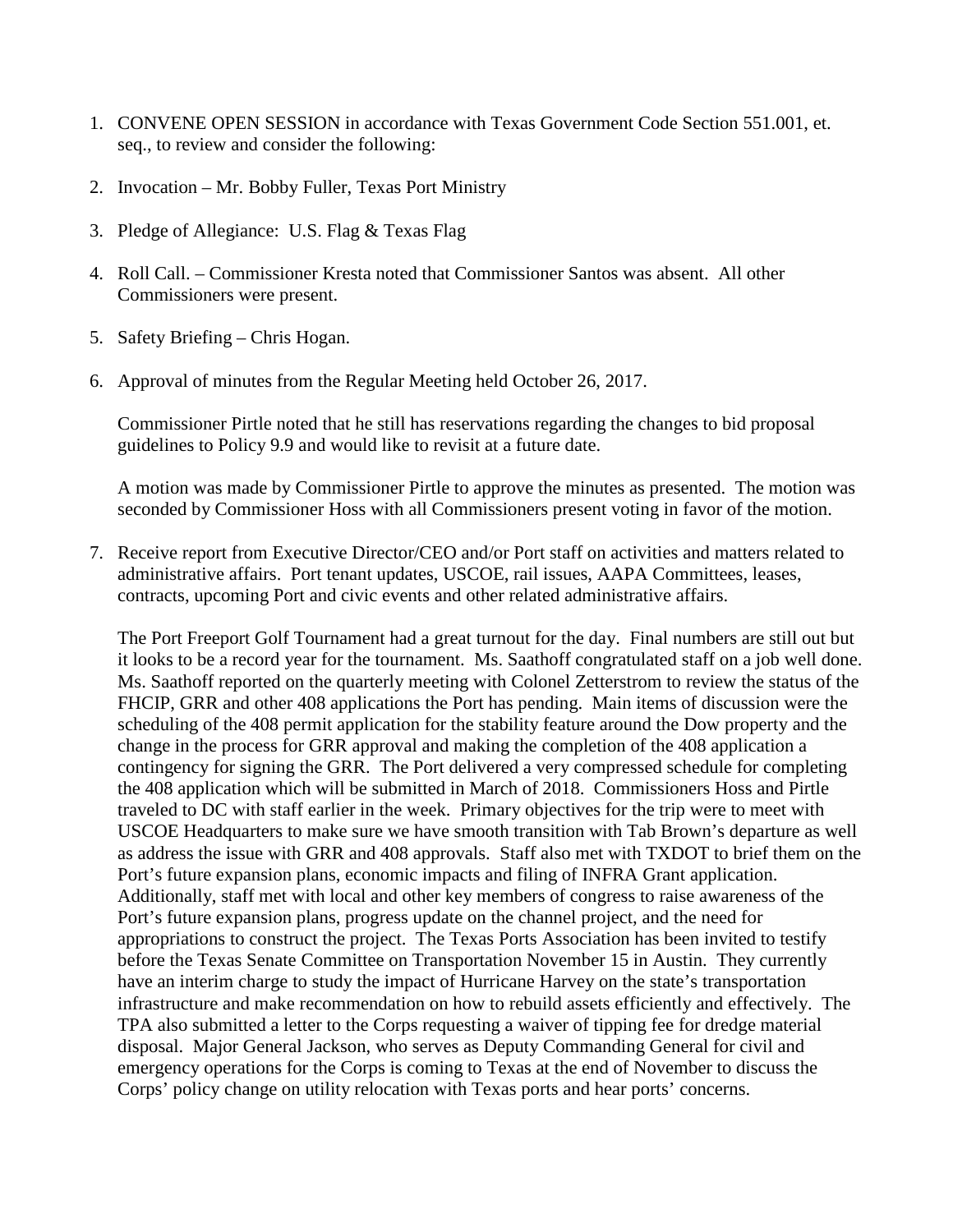8. Receive report from Commissioners on matters related to meetings and conferences attended, Port presentations and other related Port Commission matters.

Commissioner Pirtle reported attending the Washington, DC meetings and Rail District meeting October 27. He also reported he has been asked to chair 36A Coalition and attended One Nation Under God.

Commissioner Hoss also reported attending the meetings in Washington, DC.

Commissioner Singhania reported attending the Rail District meeting and attended the Dow Reception for the new Vice President, Rich Wells.

9. Public Comment.

There were no comments from the public.

10. Receive update from Carriage House Partners, LLC regarding legislative affairs.

Mr. Gavin Massingill and Mr. James Clark of CHP gave an update to the Board on recent legislative affairs and events taking place over the interim, including Hurricane Harvey which has triggered a lot of activity to transpire in Austin. Issues CHP has been working on include Texas Department of Transportation Grant for the Rail District, monitoring the joint interim committee to study the coastal barrier, and the Freeport Harbor Channel Deepening project. Mr. Massingill also briefly went over interim charges within the House and Senate. Mr. Massingill suggested moving forward in the next quarter, Port Freeport meet with the delegation and legislative staff to give them an update on various projects to help them understand the different projects and what still needs to be done

11. Approval of a Professional Services Agreement with WSP USA for the Port Freeport Landside Access Plan for an amount not to exceed \$116,500.

This project will study and recommend a future gate location at Velasco Terminal along with roadway connections to State Highway 36 and Pine Street. This PSA was discussed with the Strategic Planning Advisory Committee previously and it is staff's recommendation the Board approve the Agreement.

A motion was made by Commissioner Singhania to approve the agreement. The motion was seconded by Commissioner Hoss with all Commissioners present voting in favor of the motion.

12. Approval of a payment of \$142,300 to the USACE for a 408 Permit Review for the Levee Stabilization and Wave Barrier Relocation.

Mr. Hull stated this payment request is for the Port's 408 Section 214 account so the Corps can review and approve the upcoming levee stabilization project for an estimated amount of \$142,300. It is staff's recommendation the Board approve the payment.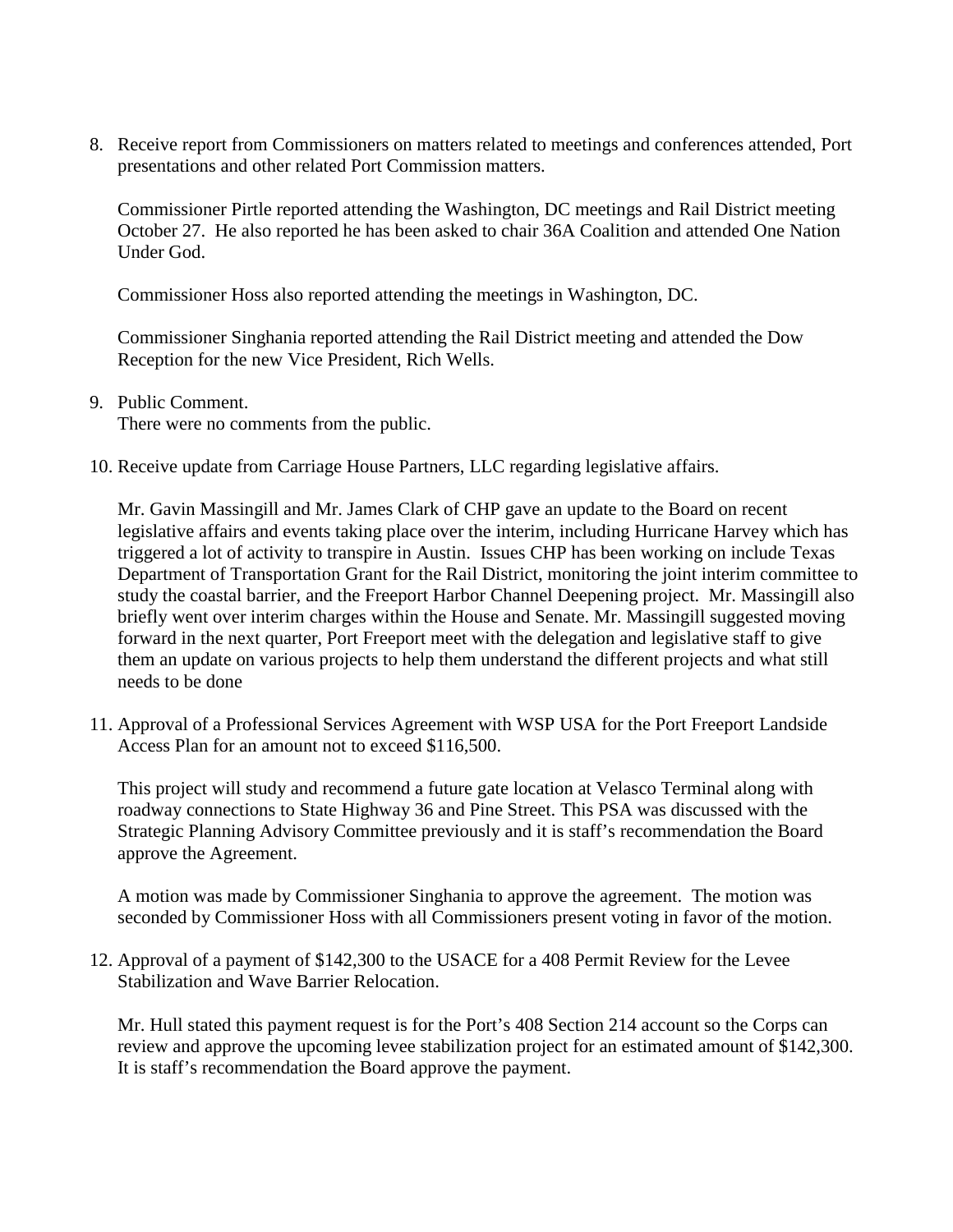A motion was made by Commissioner Pirtle to approve the payment. The motion was seconded by Commissioner Singhania with all Commissioners present voting in favor of the motion.

13. Approval of an extension to the Memorandum of Understanding between Port Freeport and Panama Canal Authority.

Port Freeport has had an agreement in place with the Panama Canal Authority to promote business between the two ports. The agreement expired in October but the Panama Canal Authority and Port desire to extend for an additional five years. Ms. Saathoff recommends approval of the extension.

A motion was made by Commissioner Terry to approve the agreement. The motion was seconded by Commissioner Singhania with all Commissioners present voting in favor of the motion.

14. Approval of a Second Amendment to the Professional Services Agreement with Dianna Kile for consulting services.

Ms. Saathoff stated that Ms. Kile has been assisting with the east end acquisition project and staff would like to keep her under contract for additional time. The amendment presented is for a 6 month extension but Ms. Saathoff would ask the Board to consider extending the agreement for a year and authorize issuance of a purchase order not to exceed \$50,000.

A motion was made by Commissioner Terry to approve an extension to the agreement for one year with an option to extend for an additional year and authorize purchase order in the amount of \$50,000. The motion was seconded by Commissioner Hoss with all Commissioners present voting in favor of the motion.

15. Approval of Executive Director/CEO & Commissioners travel for November 2017.

Ms. Saathoff is requesting the Board ratify the recent trip to Washington, DC which was scheduled right after the last Board meeting. Additionally, Mrs. Saathoff anticipates returning to Washington November 28-29 to address the Ports Caucus. Staff has also been discussing a possible trip at the end of November to Geneva for a potential meeting with MSC. Commissioner Hoss also mentioned another potential trip to DC to attend a meeting with Congressman Randy Weber and James Dalton with the Corps.

A motion was made by Commissioner Hoss to approve the travel arrangements as presented with the addition of the meeting discussed to assist Congressman Weber with meeting with Mr. Dalton. The motion was seconded by Commissioner Pirtle with all Commissioners present voting in favor of the motion.

16. Approval of a renewal for Port Freeport health, dental and vision insurance.

Mr. Mannion stated that staff received bids for insurance from three different carriers, Humana, BlueCross BlueShield (BCBS) and United Healthcare. None of the carriers offered the same plan that is expiring however affordable solutions were submitted and discussed with the Employee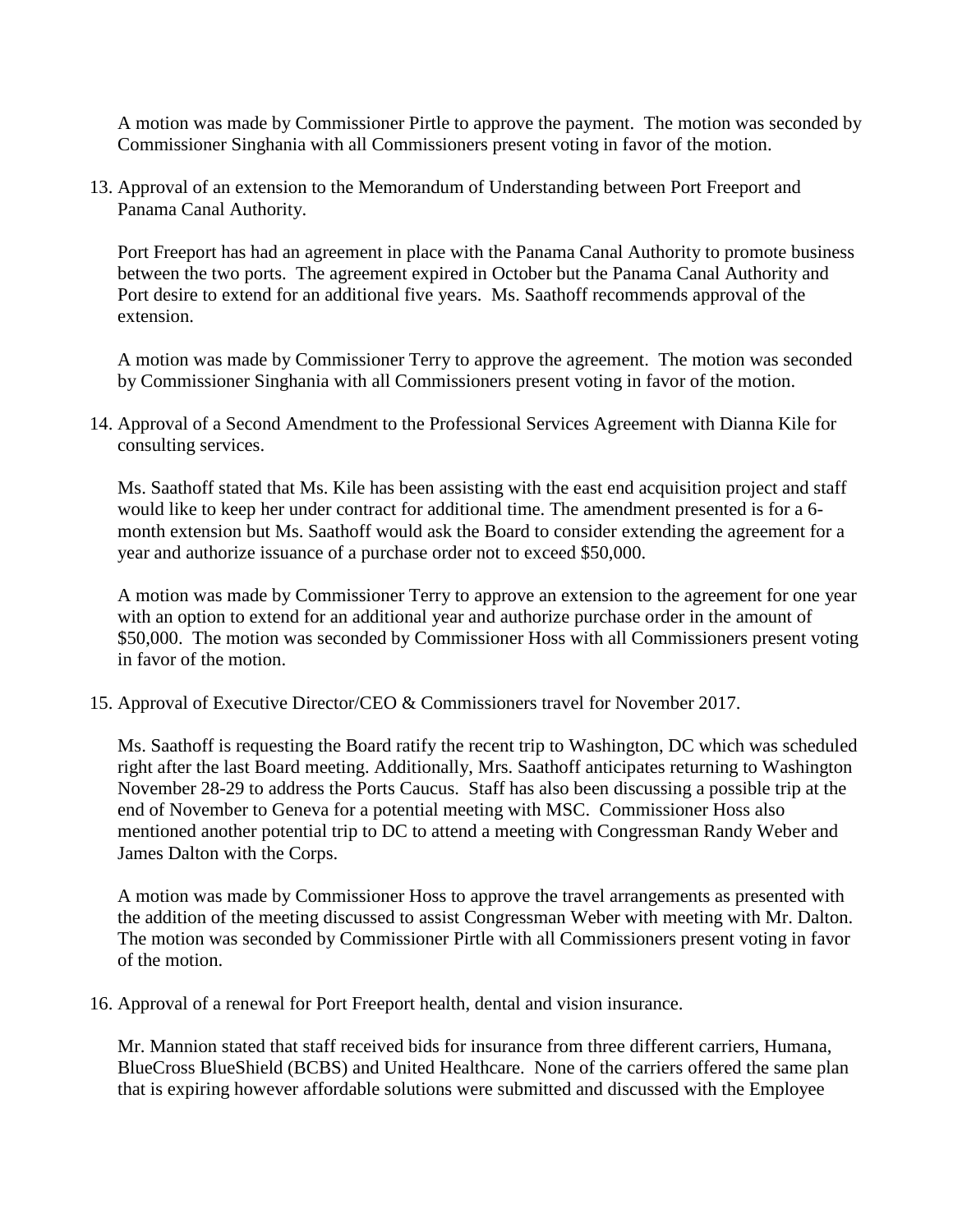Insurance Task Force as well as the Personnel Advisory Committee. Commissioner Hoss stated the Committee agrees with staff's recommendation to change the dental and vision policy to new carrier as proposed and renew medical plan with BCBS. The Committee also reviewed the current split of Port coverage and employee coverage amounts and recommends it stay the same.

A motion was made by Commissioner Hoss to approve the insurance as presented by staff. The motion was seconded by Commissioner Pirtle with all Commissioners present voting in favor of the motion.

17. Adoption of a resolution authorizing a contribution to the Port Freeport Retirement Plan.

Mr. Mannion stated the resolution before the Board is to approve the annual contribution to the Port Freeport Retirement Plan. The amount was budgeted this year for 6% plan eligible wages for the plan year ending December 31, 2017 with the contribution to be made in January 2018. This plan is for the 401-A plan. Commissioner Hoss stated he would have preferred some discussion in committee to review the percentage recommended. He supports what is presented today but requests staff bring to committee for discussion.

A motion was made by Commissioner Hoss to approve the contribution as presented. The motion was seconded by Commissioner Terry with all Commissioners present voting in favor of the motion.

- 18. EXECUTIVE SESSION in accordance with Subchapter D of the Open Meetings Act, Texas Government Code Section 551.001, et. seq., to review and consider the following:
	- A. Under authority of Section 551.071 (consultation with attorney) for discussion regarding:
		- 1. Consultation with attorney regarding legal matters related to Holman Shipping, Inc. invoice.
	- B. Under authority of Section 551.072 (deliberation of real property) for discussion regarding:
		- 1. The potential exchange, lease, or value of real property located at Port Freeport, including but not limited to Parcels 7, 8, 10, 26, and 37.
		- 2. Discussion regarding the potential exchange, lease or value of real property located in Freeport, Texas, including but not limited to the area known as the East End of Freeport and bordered by the following streets: FM 1495; East 2<sup>nd</sup> Street; Terminal Street and East 8<sup>th</sup> Street in Freeport, Texas.
		- 3. The potential purchase, exchange, lease or value of real property located at Port Freeport, including but not limited to the real property located at and contiguous to Berths 1, 2, 5 and 7.
		- 4. The potential exchange, lease, or value of real property located at Port Freeport, including but not limited to Parcels 4, 5, 6, 9, 14, 19, 27, 31, 34, and 38.
	- C. Under authority of Section 551.074 (deliberation of personnel matters) for discussion regarding: